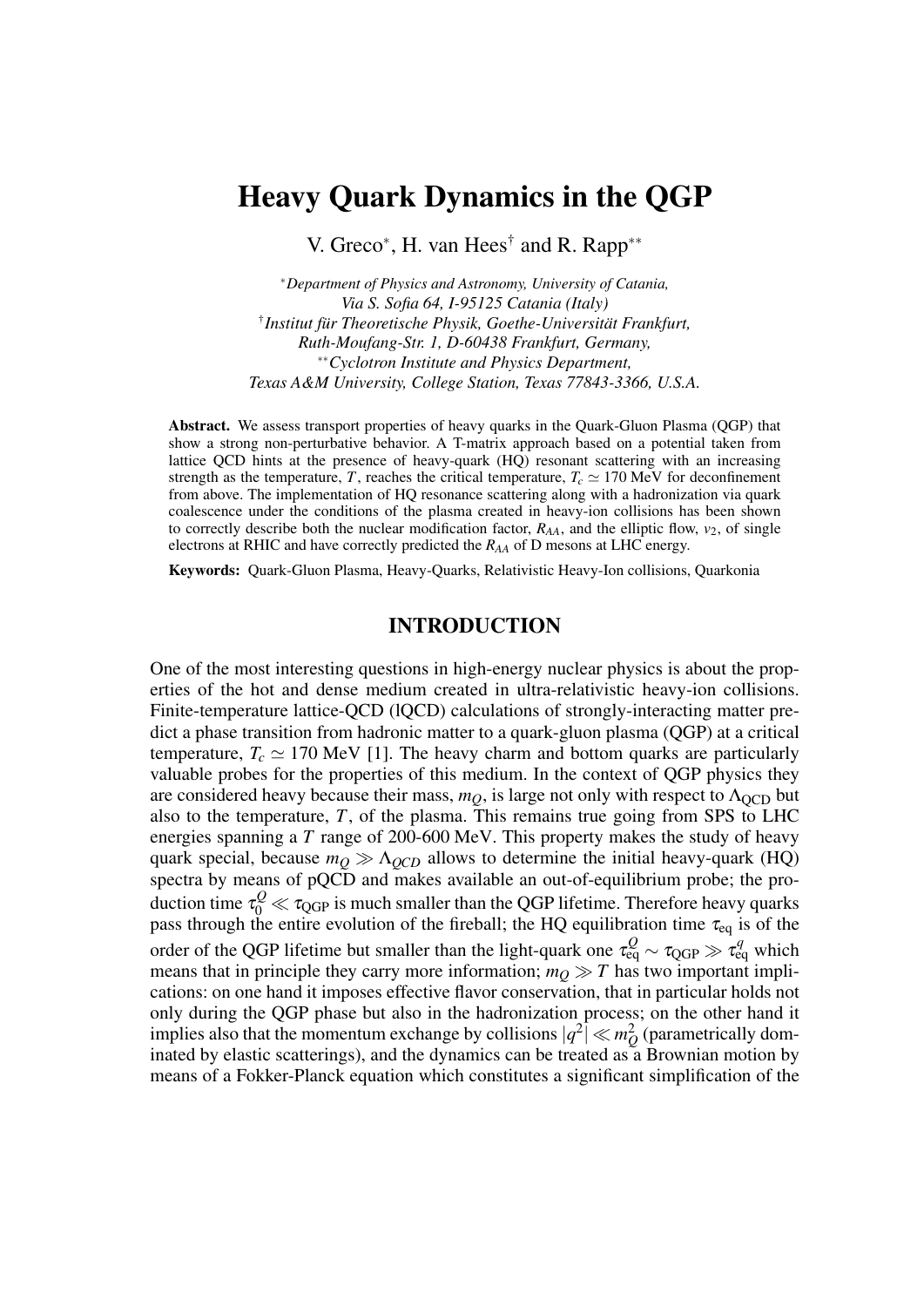study of transport properties. Finally, the three-momentum transfer dominates over energy transfer  $|\vec{q}| \gg q_0 \sim \frac{\vec{q}^2}{mc}$  $\frac{q}{m_Q}$  which allows to use the concept of a potential and therefore to link the HQ physics to the studies to of the HQ free energy in lQCD [33]. The latter property allows to employ a finite-temperature *T*-matrix approach to study the problem of HQ interactions in the medium providing a consistent framework to evaluate both bound-state and scattering solutions based on a two-body static potential.

The first results at RHIC further enhanced the potential interest in HQ dynamics by showing an unexepectedly strong interaction of heavy quarks with the medium observed through a small nuclear modification factor, *RAA*(*p<sup>T</sup>* ), and a large elliptic flow,  $v_2(p_T)$ , of the single electrons,  $e^{\pm}$ , from semileptonic HQ decays. Before these experimental results such a behavior was considered as an unrealistic upper limit, useful only as a reference [2]. Instead, the prediction of a large  $R_{AA}$  and a small  $v_2$  obtained from gluon Bremsstrahlung from heavy quarks has been in striking contrast with the observations [4, 5]. Furthemore, it has not been possible to observe the expected mass hierarchy in the suppression and its color dependence that would lead to  $R_{AA}(B)$  $R_{AA}(D) > R_{AA}(h)$  [4]. This was in part due to the rather indirect experimental access to the HQ dynamics through the measurements on the single  $e^{\pm}$ , which does not allow to disentagle the individual contributions from *B* and *D* mesons. A first breakthorugh in this direction has been possible thanks to the recent preliminary results on D mesons presented at QM2011 by the ALICE Collaboration [6] which confirm a large suppression of heavy mesons. In these Proceedings we discuss HQ scattering in the QGP focusing on the possibility of resonance scattering with light (anti-)quarks reminiscent of quark confinement. We discuss the comparison of the model with the data at RHIC and the 2007 prediction for LHC.

## RESONANT IN-MEDIUM HEAVY-QUARK SCATTERING

Early approaches to the study of HQ scattering in the medium was carried our using perturbative QCD (pQCD), first using elastic scattering [3] and later based on gluonbremsstrahlung energy loss and/or including elastic HQ scattering [4, 5]. In such approaches only a moderate decrease of  $R_{AA}$  and a small  $v_2$  of the single electrons from *D* and *B* decays have been expected in clear disagreement with the experimental observations. Hence non-perturbative approaches are expected to be necessary to explain the strong HQ interaction with the medium. An early suggestion postulated a mechanism via the formation of *D*- and *B*-meson resonance excitations in the deconfined phase of QCD matter [7, 8]. This idea has first been realized through a non-relativistic effective field theory, modeling colorless (pseudo-) scalar and (axial-) vector *D*- and *B*-mesons exploiting both chiral symmetry and HQ (spin) symmetry,

$$
\mathcal{L}_{Dcq} = \mathcal{L}_D^0 + \mathcal{L}_{c,q}^0 - iG_S \left( \bar{q} \Phi_0^* \frac{1 + \gamma \cdot v}{2} c - \bar{q} \gamma^5 \Phi \frac{1 + \gamma \cdot v}{2} c + h.c. \right) - G_V \left( \bar{q} \gamma^\mu \Phi_\mu^* \frac{1 + \gamma \cdot v}{2} c - \bar{q} \gamma^5 \gamma^\mu \Phi_{1\mu} \frac{1 + \gamma \cdot v}{2} c + h.c. \right)
$$
(1)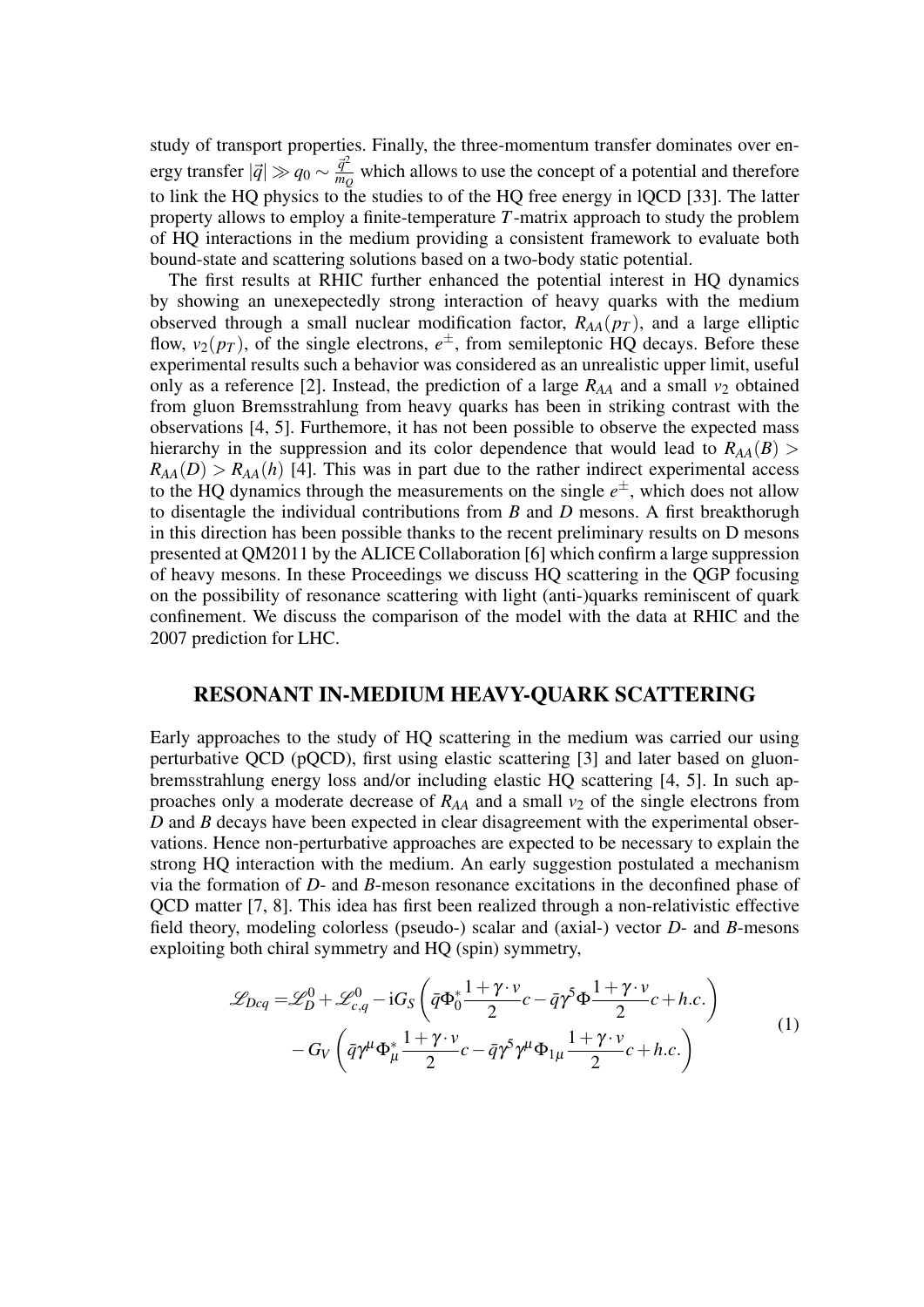The fields, (Φ<sup>∗</sup> ) Φ, represent (*anti*)-*D*-mesons, transforming as isospinors under isospin rotations and with the usual  $\mathcal{L}_{c,q}^0$  free terms for quarks and *D*-mesons; see Ref. [7] for more details.

The interaction terms in Eq. (1) were evaluated to leading order in  $1/m_c$  according to HQ effective theory (HQET). The main parameter is given by the coupling  $G_{SV}$ varied to allow for widths of the *D*-meson spectral functions of 300-500 MeV, to approximately cover the range suggested by effective quark models. It is important to note that we assume the *D*-meson resonances,  $m_D = 2.0$  GeV to be located above the *c* −  $\bar{q}$  mass threshold,  $m_c + m_q = 1.5$  GeV, which renders them accessible in  $c - \bar{q}$ scattering processes. The situation is quite different for (bound) meson states (i.e., below the anti-/quark threshold), where the resonant part of the scattering amplitude cannot be probed through  $c + \bar{q} \rightarrow c + \bar{q}$  interactions (even for resonance masses close to threshold, thermal energies of anti-/quarks imply that the average collision energy is significantly above the resonance peak).

We find that the presence of these resonances at moderate QGP temperatures substantially accelerates the kinetic equilibration of *c*-quarks as compared to using perturbative interactions. We have concentrated on the charm-quark case, but completely analogous expressions apply to the bottom sector. These approaches have been used in 2006 to make predictions for the case of Au+Au at RHIC energies, and the details are presented in Ref. [8]. The key ingredients are that the transport cross section is appreciably larger than the pQCD ones and a hadronization mechanism that includes quark coalescence [12, 14, 15], leading to an enhancement of both the quark  $R_{AA}$  and  $v_2$  toward a better agreement with the data [8, 16]. Other approaches have consistently pointed out the necessity to go beyond a simple pQCD scheme [17, 18] to account for the observed *R*<sub>*AA*</sub> even if these studies included coalescence especially in the  $p_T^e \leq 3{\text -}4$  GeV region, which translates to  $p_T^D \leq 7$ -8 GeV at the meson level. In particular our approach appeared to be the only one able to describe both the small  $R_{AA}$  and large  $v_2(p_T)$  simultaneuosly. Furthermore a prediction for Pb+Pb collisions at LHC energy has been presented in the last call for prediction proceedings [32] and will be discussed in the following.

#### T-matrix Approach to Heavy-Quark Scattering

The success of the first applications of the idea of resonant HQ scattering in the medium has lead to a further and more realistic assessment of the existence of resonance scattering. The idea of the existence of resonance scattering is indeed supported by lQCD on the quark correlators for both heavy and light quarks [19] as well as by Non-Relativsitic QCD solved on lattice for heavy quarks [20]. They both show the existence of a peak in the spectral function even at temperatures substantially higher than *T<sup>c</sup>* suggesting the presence of a physical mechanism beyond a simple free scattering.

As mentioned in the introduction, the large HQ mass allows the use of an interaction potential between quarks. This has the advantage that *T*-matrix scattering theory becomes applicable, which does not rely on a perturbative expansion but is able to account also for moderate or even strong coupling, where resummations of large diagrams are necessary and realized via the standard ladder sum. An extra benefit is that one can in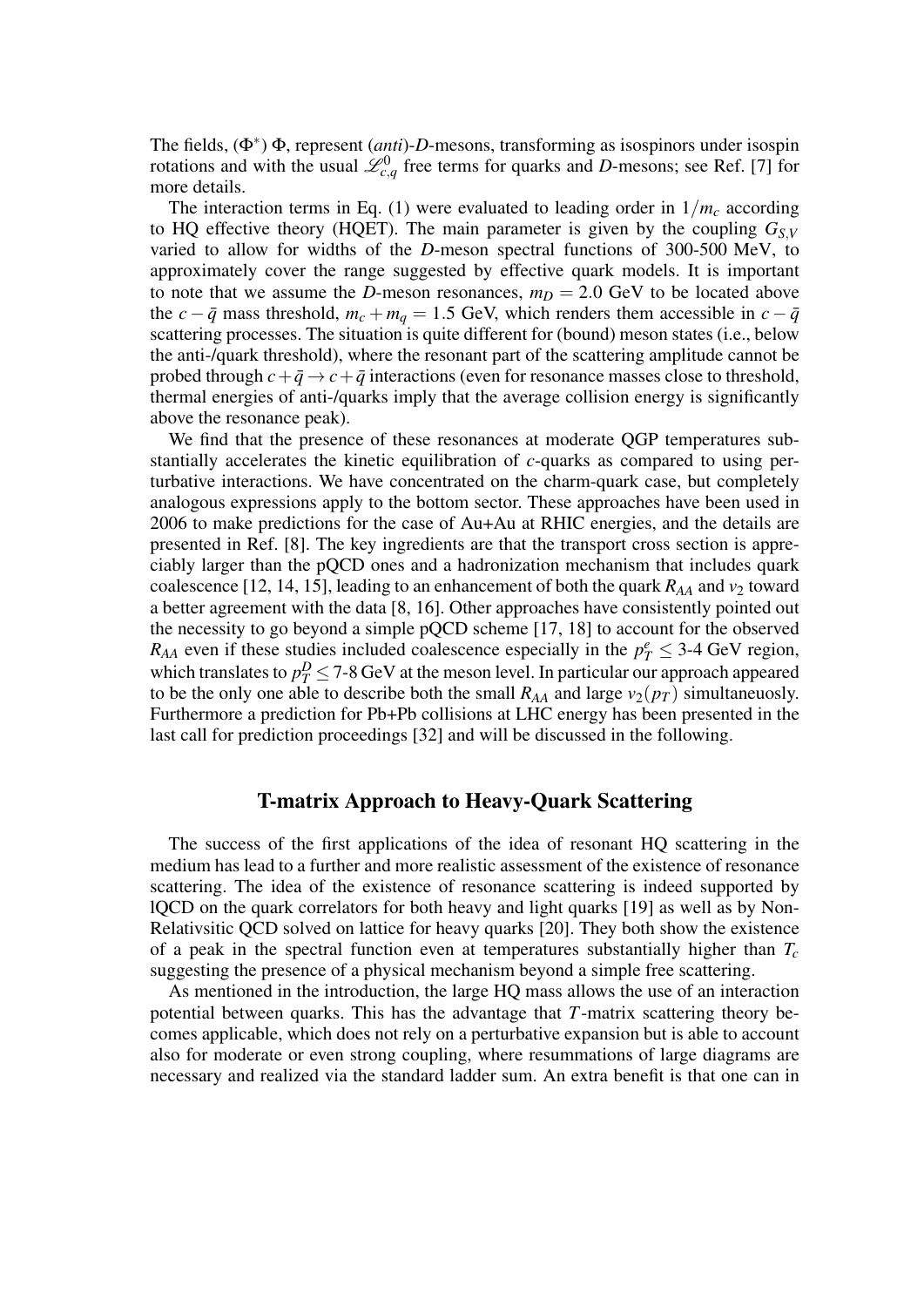principle extract the quark potential from finite-temperature lattice QCD (lQCD), or at least be constrained by lQCD "data" which gives a parameter-free input.

A static heavy-quark light-quark potential,  $V(r)$ , has been used in the vacuum to successfully describe *D*-meson spectra and decays [22, 23]. We assume that the effective in-medium potential can be extracted from finite-temperature lQCD calculations of the color-singlet free energy  $F_1(r,T)$  [24, 25] for a static  $\overline{Q}Q$  pair as the internal potential energy by the usual thermodynamic relation [21, 26, 27],

$$
U_1(r,T) = F_1(r,T) - T \frac{\partial F_1(r,T)}{\partial T}.
$$
\n(2)

For the application as a scattering kernel in a *T*-matrix equation, the potential has to vanish for  $r \to \infty$ . Thus we choose the accordingly subtracted internal potential energy,

$$
V_1(r,T) = U_1(r,T) - U_1(r \to \infty, T).
$$
 (3)

In lQCD simulations one finds that  $U_1(r \to \infty, T)$  is a decreasing function with temperature which could be associated as a contribution to the in-medium HQ mass,  $m<sub>O</sub>(T) = m<sub>0</sub> + U<sub>1</sub>(r \rightarrow \infty, T)/2$ , where  $m<sub>0</sub>$  denotes the bare mass. However, close to *T<sub>c</sub>* the asymptotic value,  $U_1(r \to \infty, T)$ , develops a pronounced peak structure which is currently not fully understood (possibly related to multiple coupled channel effects). For simplicity, in the current calculation, we assume constant effective HQ masses,  $m_c = 1.5$  GeV and  $m_b = 4.5$  GeV.

We also consider the complete set of color channels for the  $Q\bar{q}$  (singlet and octet) and *Qq* (anti-triplet and sextet) systems, using Casimir scaling as in leading-order pQCD,  $V_8 = -V_1/8$ ,  $V_3 = V_1/2$ .,  $V_6 = -V_1/4$ , which is also justified by lQCD calculations of the finite-*T* HQ free energy [28].

The uncertainties due to the extraction of the potential have a moderate final impact on the agreement with the experimental data, see also Fig.3 (left), while the difference in the transport coefficients going from the internal energy, *U*, to the free energy, *F*, is quite substantial. However, the successful application to compute quarkonium correlators and HQ susceptibilities lends a-posteriori support (albeit not validation) for the choice of *U*, which is not as convincing for *F* (cf. Ref. [29]).

The starting point of HQ Brueckner theory is a system of coupled Bethe-Salpeter (BS) and Schwinger-Dyson (SD) equations characterizing the HQ interaction and propagator in the QGP,

$$
M = K + \int KGM, \quad \Sigma^{\mathcal{Q}} = \Sigma_g^{\mathcal{Q}} + \int TS^q, \quad S^{\mathcal{Q}} = S_0^{\mathcal{Q}} + S_0^{\mathcal{Q}} \Sigma^{\mathcal{Q}} S^{\mathcal{Q}}, \tag{4}
$$

where *M* denotes the scattering amplitude between a heavy (*Q*) and a light (*q*) quark or antiquark, *K* the two-body interaction kernel, *G* the two-particle (*qQ*) propagator,  $S^{Q,q}$  (*S*<sup>Q,*q*</sup></sub>)  $\mathcal{Q}_{0}^{(Q,q)}$  the (free) single-particle propagator, and  $\Sigma^{\mathcal{Q}}$  the HQ selfenergy receiving contributions from thermal gluons  $(\Sigma_g)$  and light quarks (where the latter are computed self-consistently from the heavy-light scattering amplitude). Since we focus on a QGP at zero chemical potential  $(\mu_q=0)$ , all quantities are quark-antiquark symmetric. The predominantly space-like momentum transfer in on-shell scattering of heavy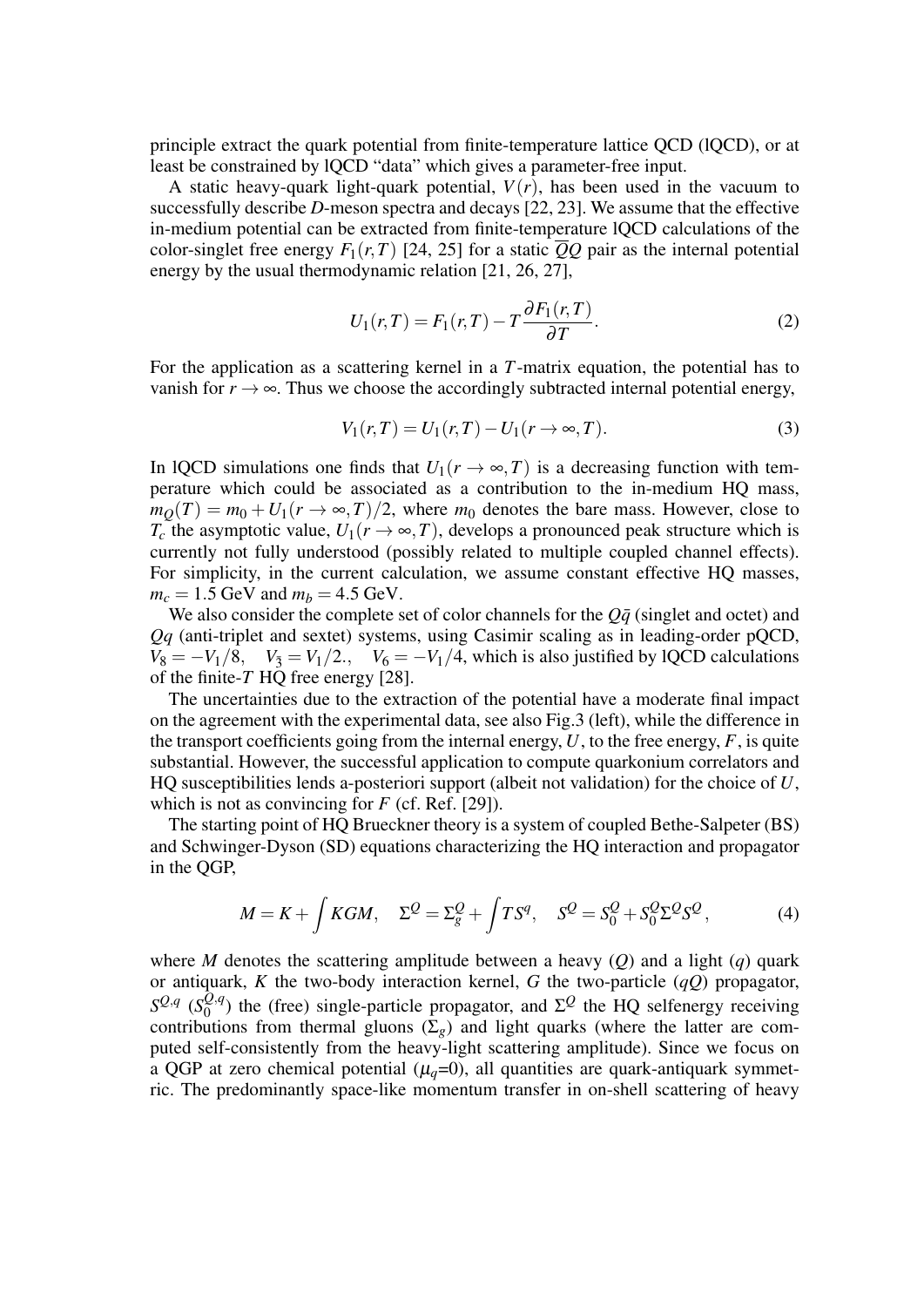

FIGURE 1. Diagrammatic representation of the Brueckner many-body scheme for the coupled system of the *T*-matrix based on lQCD static internal potential energy as the interaction kernel and the HQ self-energy.

quarks,  $q^2 = q_0^2 - \vec{q}^2 \simeq -\vec{q}^2$ , justifies a static (potential) approximation to its interaction,  $K \approx V$ . This allows to reduce the four-dimensional (4D) BS equation into a 3D Lippmann-Schwinger equation for the *T*-matrix, which greatly simplifies its solution. Using azimuthal symmetry and a partial-wave expansion leads to a one-dimensional integral equation for the amplitudes,  $T_l$ , of given angular momentum,  $l$ ,

$$
T_l^a(E; p', p) = V_l^a(p', p) + \frac{2}{\pi} \int \mathrm{d}k \, k^2 \, V_l^a(p', k) \, G_{Qq}(E; k) \, T_l^a(E; k, p) \,, \tag{5}
$$

where we also indicated the four possible color channels,  $a$ , for  $Q\bar{q}$  (singlet and octet,  $a = 1$  and 8) and *Qq* (antitriplet and sextet,  $a = \overline{3}$  and 6) states.

The in-medium HQ quasiparticle-dispersion relation is given by

$$
\omega_k^Q = \sqrt{k^2 + m_Q^2(T)} + \text{Re}\,\Sigma_q^Q(\omega_k^Q, k),\tag{6}
$$

where it has been assumed that Eq. (4) (middle) can be decomposed into two distinct contributions: a "gluon-induced" one,  $\Sigma_g^Q$ , generating a temperature-dependent mass,  $m_Q(T)$ , and a selfenergy,  $\Sigma_q^Q$ , due to scattering of heavy quarks off thermal light quarks. The former is associated with the long-distance limit of the potential, while the latter is explicitly evaluated from the above heavy-light *T*-matrix. To close the system of equations (4) in the quark sector, the analogous system for the light sector is required, which has been solved selfconsistently for  $\Sigma^q$  and  $T_{qq,\bar{q}q}$  in Ref. [21]. Guided by the results obtained there we employ a light-quark propagator (figuring into the second term in Eq. (4) with a constant thermal light-quark mass,  $m_q = 0.25$  GeV, and width,  $\Gamma_q = 200 \text{ MeV} = -2\Sigma^q.$ 

Clearly, the potential approximation is less reliable in the light-quark sector, but it turns out that their in-medium selfenergies (real and imaginary parts), which are needed for the HQ selfenergy, Eq. (4), have a small effect on both the scattering amplitude,  $T_{Oq}$ , and the HQ transport coeffcients.

The above system of equations (for *T* and *V*) is pictorially represented in Fig. 1 with the upper, middle and lower panel corresponding to Eqs. (4), respectively.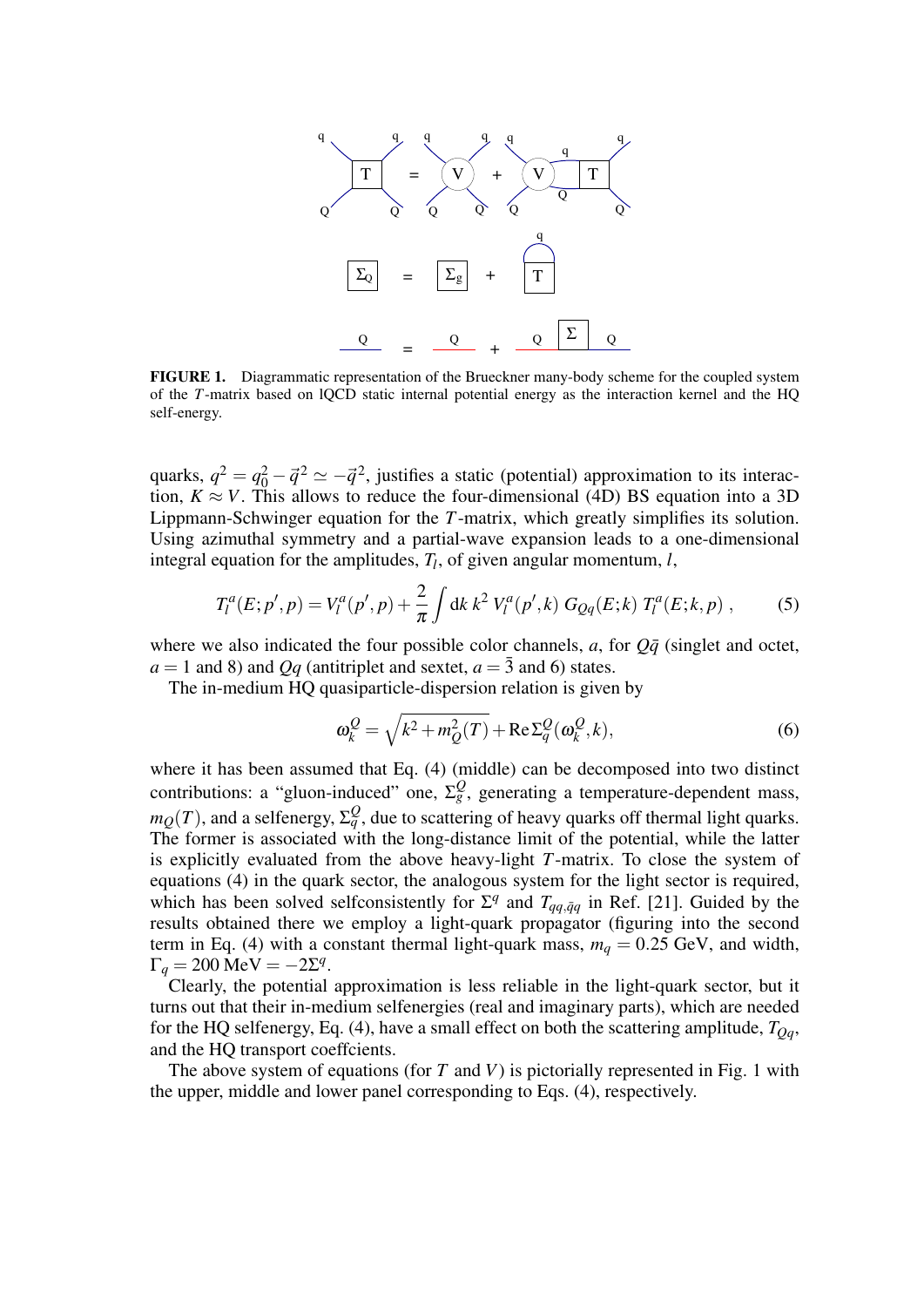

**FIGURE 2.** Left: Imaginary part of the *S*-wave in-medium *T* matrix for  $c\bar{q}$  and  $c\bar{q}$  scattering in the color-singlet and -antitriplet channels based on the parameterization of the lQCD potential energy by [Wo]. Right: The drag coefficient, γ, as a function of HQ momentum, calculated via (4) with scatteringmatrix elements from the non-perturbative *T*-matrix calculation (using the parameterization of the lQCD internal potential energies by [Wo]) compared to a LO perturbative calculation based on matrix elements.

We restrict ourselves to *S* ( $l = 0$ ) and *P* ( $l = 1$ ) waves. As can be seen from Fig. 2 (left), in the dominating attractive color-singlet  $Q\bar{q}$  and color-antitriplet  $Qq$  channels, close to the critical temperature,  $T_c$ , resonance states close to threshold,  $E_{thr} = m_Q + m_q$ are formed, similar as conjectured in the effective resonance model described in the previous section [7, 8]. However, in this full in-medium scheme the resonances melt at lower temperatures  $T \geq 1.7 T_c$  and  $T \geq 1.4 T_c$ , respectively.

### HEAVY-QUARK OBSERVABLES IN HEAVY-ION COLLISIONS

A direct comparison between the microscopic description of the HQ dynamics in the QGP and the experimental observables necessitates a dynamical implementation of the HQ scattering in the medium plus a model for the hadronization and finally the implementation of the semileptonic decay.

The HQ motion in the hot and dense QGP, consisting of light quarks and gluons, can be described by a Langevin simulation of the Fokker-Planck equation,

$$
\frac{\partial f_Q}{\partial t} = \frac{\partial}{\partial p_i} (p_i \gamma f_Q) + \frac{\partial^2}{p_i p_j} (B_{ij} f_Q). \tag{7}
$$

The drag or friction coefficient,  $\gamma$ , and diffusion coefficients,  $B_{ij}$ , are calculated from the invariant scattering-matrix elements [3]. Taking into account elastic scattering of the heavy quark with a light quark or antiquark given in terms of the above calculated *T*matrix one can calculate the drag with a standard procedures the HQ drag and diffusion coefficients, shown in Fig. 2, see Ref. [34] for more details.

The nonperturbative HQ light-quark scattering-matrix elements are supplemented by the corresponding perturbative elastic HQ gluon-scattering ones. The *t*-channel singularity is regulated by a gluon-Debye screening mass of  $m_g = gT$  with a strong coupling constant,  $g = \sqrt{4\pi\alpha_s}$ , using  $\alpha_s = 0.4$ .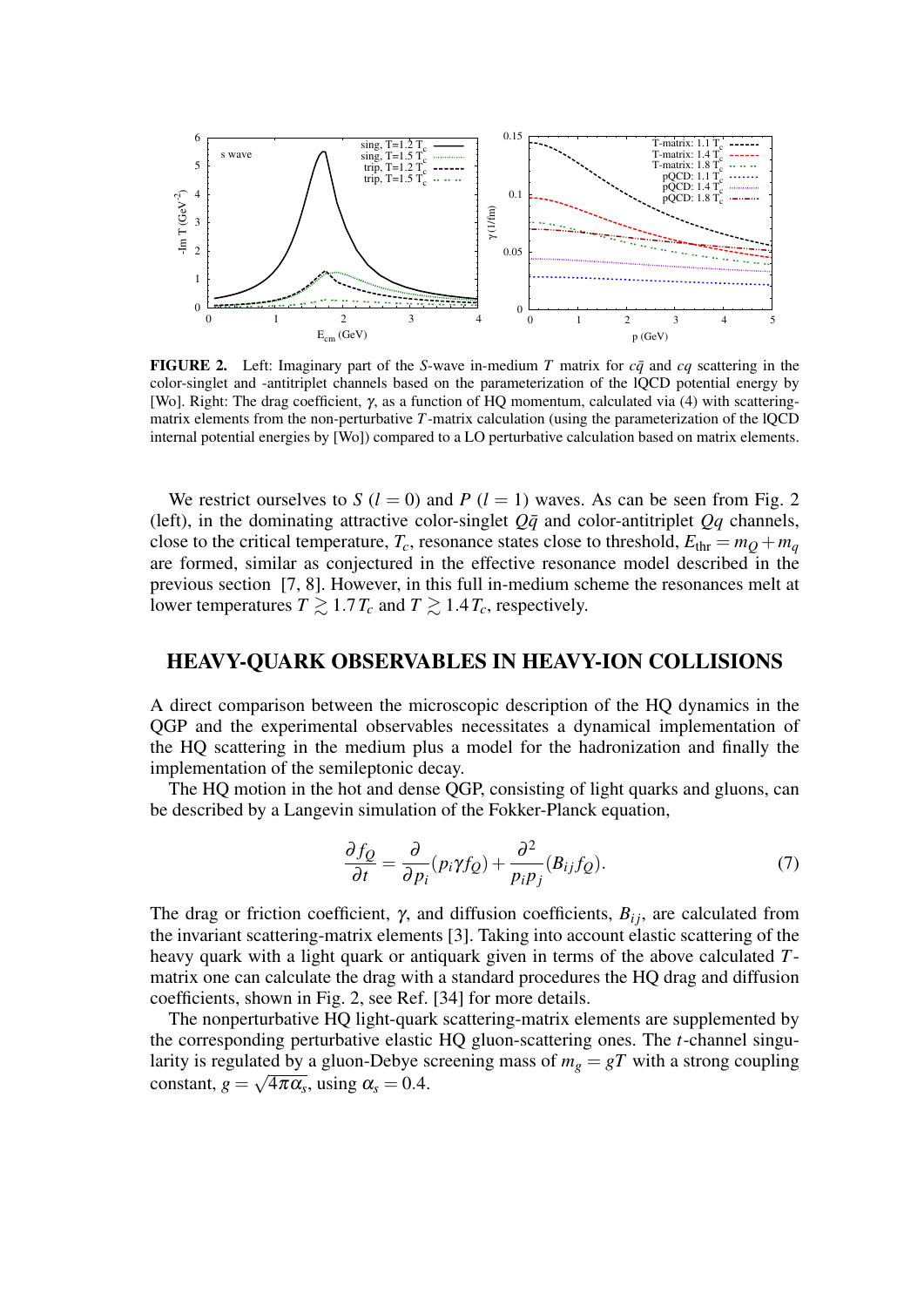As shown in Fig. 2, close to  $T_c$  the equilibration times,  $\tau_{eq} = 1/\gamma \simeq 7$  fm/*c*, for charm quarks are a factor of ∼ 4 smaller than for a corresponding pQCD calculation, reminiscent to the results based on the model assuming *D*-meson like resonance states above  $T_c$  [7, 8]. In contrast to this and other calculations of the HQ transport coefficients, here the drag coefficients *decrease* with increasing temperature because of the "melting" of the dynamically generated resonances at increasing temperatures due to the diminishing interaction strength from the lQCD potentials.

To solve the Fokker-Planck equation (7) under conditions of the sQGP medium produced in heavy-ion collisions, we use an isentropically expanding thermal fireball model, assuming an ideal-gas equation of state of  $N_f = 2.5$  effective massless light-quark flavors and gluons. The initial spatial distribution of HQ production is determined with a Glauber model. The *c*-quark spectra are taken from a modified PYTHIA calculation to fit *D* and  $D^*$  spectra in d-Au collisions [35], assuming  $\delta$ -function fragmentation. The *b*-quark *p<sup>T</sup>* spectrum is taken from PYTHIA assuming a cross-section ratio of  $\sigma_{b\bar{b}}/\sigma_{c\bar{c}} \simeq 5 \cdot 10^{-3}$  and a crossing of the *c*- and *b*-decay electron spectra at  $p_t \simeq 5$  GeV, consistent with FONLL pQCD calculations [31].

The last step toward a comparison of the above described model for HQ diffusion in the QGP with the  $e^{\pm}$  data from RHIC is the hadronization of the HQ spectra to *D*- and *B*-mesons and their subsequent semileptonic decay. Here we use the quarkcoalescence model described in [12, 14]. In recent years, the coalescence of quarks in the hot and dense medium created in heavy-ion collisions has been shown to provide a successful hadronization mechanism to explain phenomena such as the scaling of hadronic elliptic-flow parameters,  $v_2$ , with the number of constituent quarks,  $v_{2,h}(p_t)$  =  $n_h v_{2,q}(p_t/n_h)$ , where  $n_h = 2(3)$  for mesons (hadrons) denotes the number of constituent quarks contained in the hadron, *h*, and the large  $p/\pi$  ratio in Au-Au compared to  $p$ - $p$ collisions [12, 13, 14]. Quark coalescence is most efficient in the low- $p<sub>T</sub>$  regime where most *c* and *b* quarks combine into *D* and *B* mesons, respectively. To conserve the total HQ number, we assume that the remaining heavy quarks hadronize via  $(\delta$ -function) fragmentation.

As shown in Fig. 3 the Langevin simulation of the HQ diffusion, followed by the combined quark-coalescence fragmentation description of hadronization to *D* and *B* mesons and their subsequent semileptonic decay, successfully accounts for both the *RAA* and  $v_2$  of  $e^{\pm}$  in 200 AGeV Au-Au collisions [11, 10] at RHIC. The uncertainty due to two different parameterizations of the lQCD potentials by [Wo] [27] and [SZ] [26] is not so large.

Comparing the solid and dashed lines one sees that the effect from the "momentum kick" of the light quarks in coalescence, an enhancement of both *RAA* and *v*2, is important for the agreement of both observables with the data. As can be seen from the lower panel in Fig. 3 (right), the effects of the *B*-meson decay contribution to the  $e^{\pm}$  spectra become visible for  $p_T \ge 2.5$ -3 GeV. A closer inspection of the time evolution of the  $p_t$  spectra shows that the suppression of high- $p<sub>T</sub>$  heavy quarks occurs mostly in the beginning of the time evolution, while the  $v_2$  is built up later at temperatures close to  $T_c$  which is to be expected since the  $v_2$  of the bulk medium is fully developed at later stages only [37, 38]. This effect is more pronounced due to resonance formation, because the transport coefficients become larger close to *Tc*, or at least decrease much slower than in the pQCD case [29].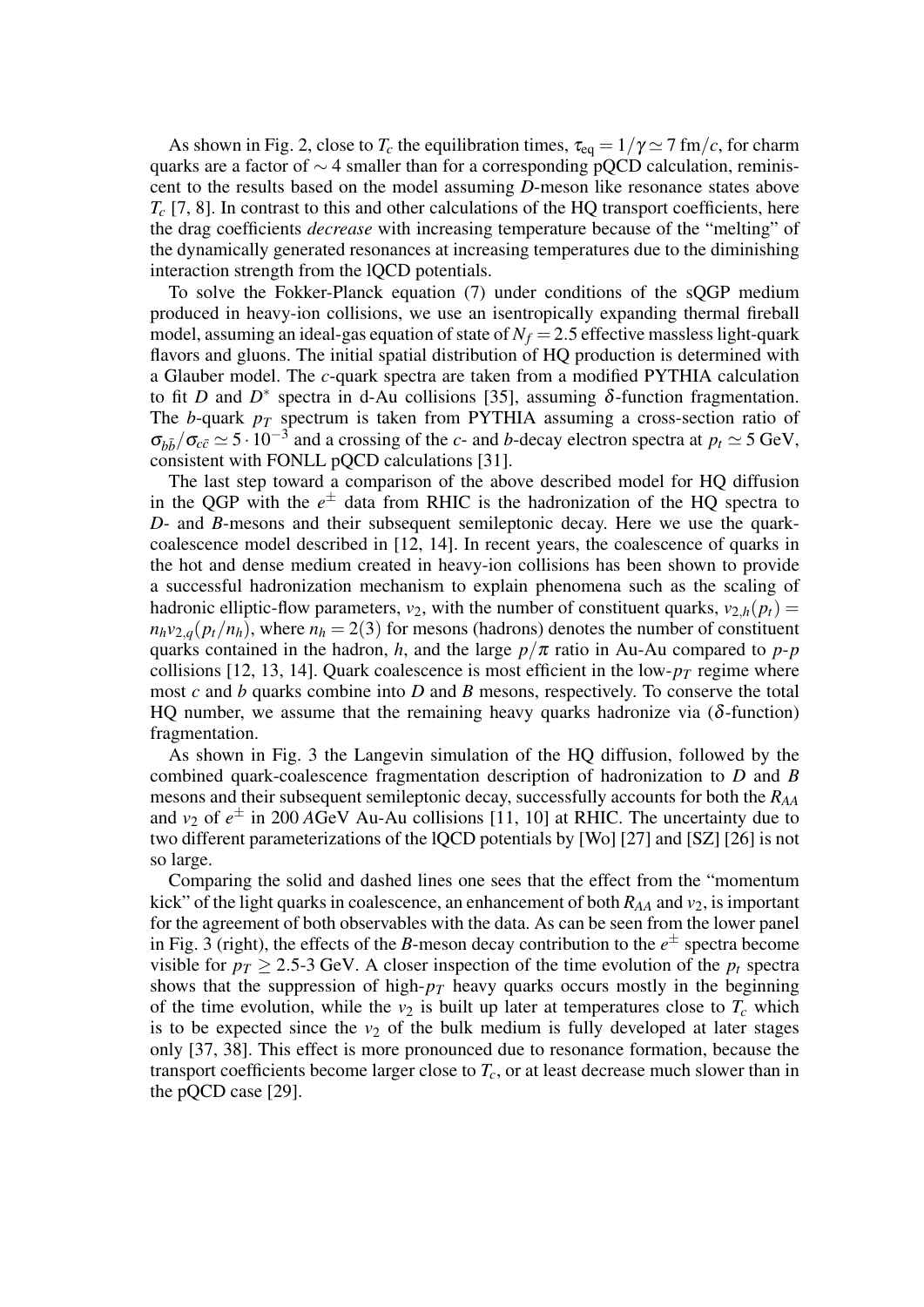

FIGURE 3. Left: Results for the nuclear modification factor (upper panel) and elliptic flow (lower panel) of single electrons with/without (solid/dashed lines) quark coalescence in Au-Au collisions compared to RHIC data [10, 11]. Right: As in the left panel but only for the case of [Wo] potential with coalescence included it is shown the contribution of single *e*± from D and B decay.

## Prediction at LHC

In 2007 we made predictions for the the *D* and *B* spectra at the LHC employing the effective resonant model described above. For *D* mesons we know that the model is quite reliable in the sense that it generates predictions similar to the *T*-matrix approach. Since the initial temperatures at the LHC are expected to exceed the resonance dissociation temperatures, the prediction implemented a switching off of the resonances at  $T_{\text{diss}} =$  $2T_c = 360$  MeV by a factor  $(1 + \exp[(T - T_{\text{diss}})/\Delta])^{-1}$  with ( $\Delta = 50$  MeV) in the transport coefficients.

The temperature evolution in the fireball assumed a total entropy fixed by the number of charged hadrons which we have extrapolated to  $dN_c h/dy \approx 1400$  for central  $\sqrt{s_{NN}}$  = 5.5 TeV Pb-Pb collisions leading to an initial temperature,  $T_0 \simeq 520$  MeV. This  $\sqrt{s_{NN}}$  = 3.5 TeV Fb-Fb comsions leading to an initial temperature,  $T_0 \approx 320$  MeV. This multiplicity truns out to be very close to the one measured at  $\sqrt{s_{NN}}$  = 2.75 TeV, hence now we know that these have to be considered more properly as predictions for this energy.

Initial HQ *p<sup>T</sup>* spectra are computed using PYTHIA with parameters as used by the ALICE Collaboration [36]. Hadronization is treated as previously discussed for the RHIC case. The shadowing has not been included but as shown by the orange solid line this should not affect the prediction at  $p_T > 3.5$  GeV.

In Fig. 4 the predictions for the *D*-meson  $R_{AA}$  are shown by the shaded red area corresponding to the uncertainties in the resonance model. The data from the ALICE Collaboration [6] are shown by rectangles, red for  $D^+$  and green for  $D^0$ , and are for the  $0-20\%$  centrality and therefore corresponding to an impact parameter,  $b = 4.7$  fm, hence more central with respect to the 2007 calculations. For this reason in the figure the red dashed line is drawn to indicate the extrapolation from the  $b = 7$  fm calculation to the more central with  $b = 4.7$  fm which results in a 15% correction. It is clear that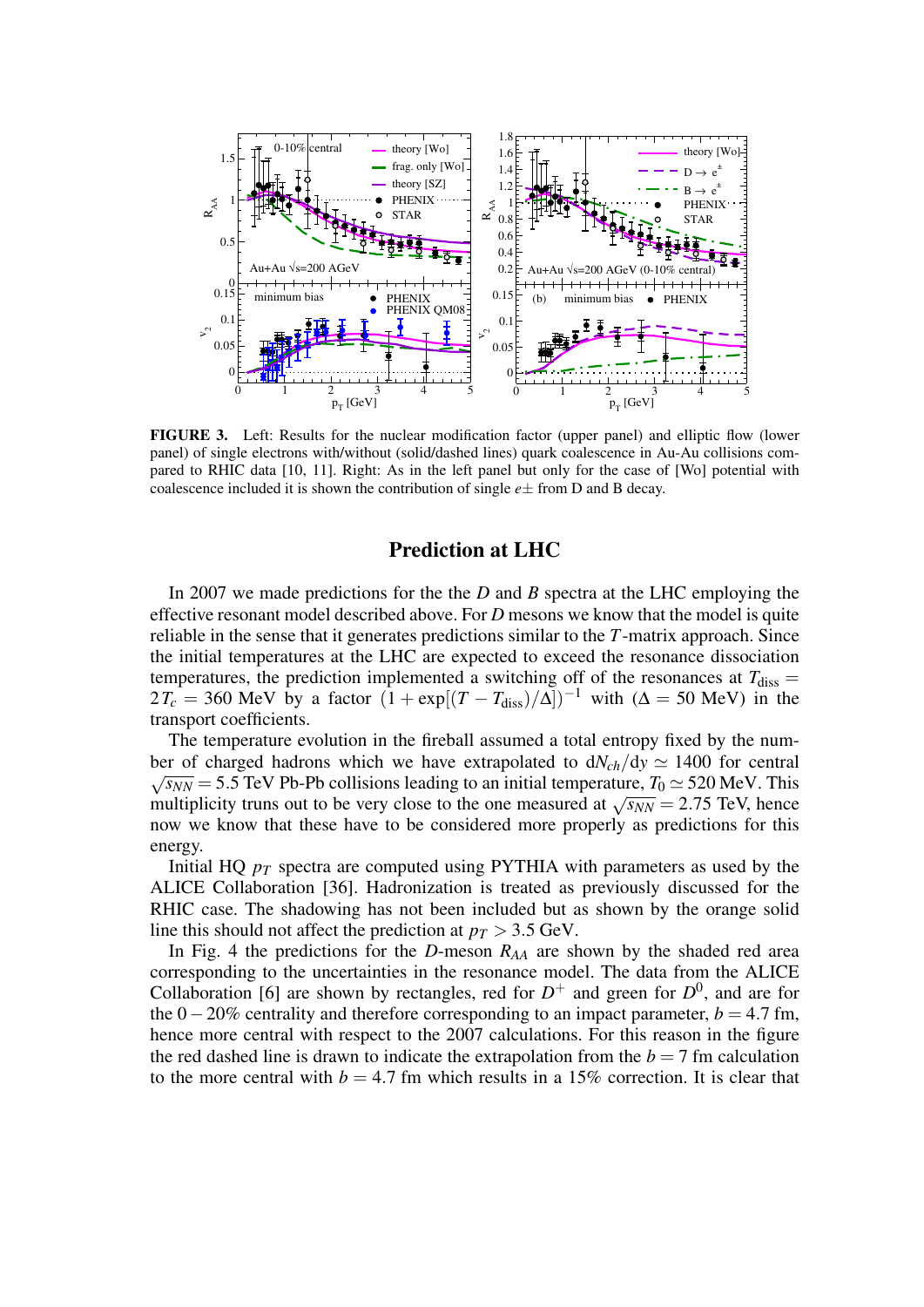

**FIGURE 4.** The nuclear modification for D meson at LHC for  $Pb + Pb$  at  $\sqrt{s_{NN}} = 2.75$  TeV for more detail see the text.

the prediction from simple pQCD elastic scattering, shown by the blue dash-dotted line, cannot account at all for the observed suppression of the *D* spectra.

Data with a better statistics and especially a measurement of the elliptic flow will greatly improve the discrimination power of the model. From the theorethical side it is desireable to have predictions using the *T*-matrix approach based on the lQCD-based potential, especially for the *B* mesons. These are differently affected by the medium and should show a resonant scattering persistent up to higher temperatures compared to the *D* mesons resulting in a smaller *RAA* compared to the simplified resonance model shown by the violet shaded area shown in Fig. 4.

## **CONCLUSIONS**

The in-medium interaction of heavy quarks have been intriguing from the first preliminary results at RHIC showing a much larger suppression than expected, together with a large elliptic flow, as inferred from semileptonic HQ decay electrons. An in-medium T-matrix approach (utilizing potentials estimated from lattice QCD) has been applied to evaluate HQ interactions in the QGP showing the existence of in medium prehadronic and diquark resonance states, which increase in strength when approaching *Tc*. When implemented into Langevin simulations at RHIC, reasonable agreement with both the suppression and elliptic flow of  $e^{\pm}$  spectra from HQ decays emerges.

Several theoretical problems remain open like a proper definition of the potential, corrections to the *T*-matrix approach including radiative ones, in-medium mass and width effects as well as a self-consistent treatment of the hadronization via coalescence. On the other hand this field is entering a new stage thanks to the possibility to disentangle the *B* and *D* mesons which in itself can provide the key to discriminate different models [16, 17, 18, 39, 40] .